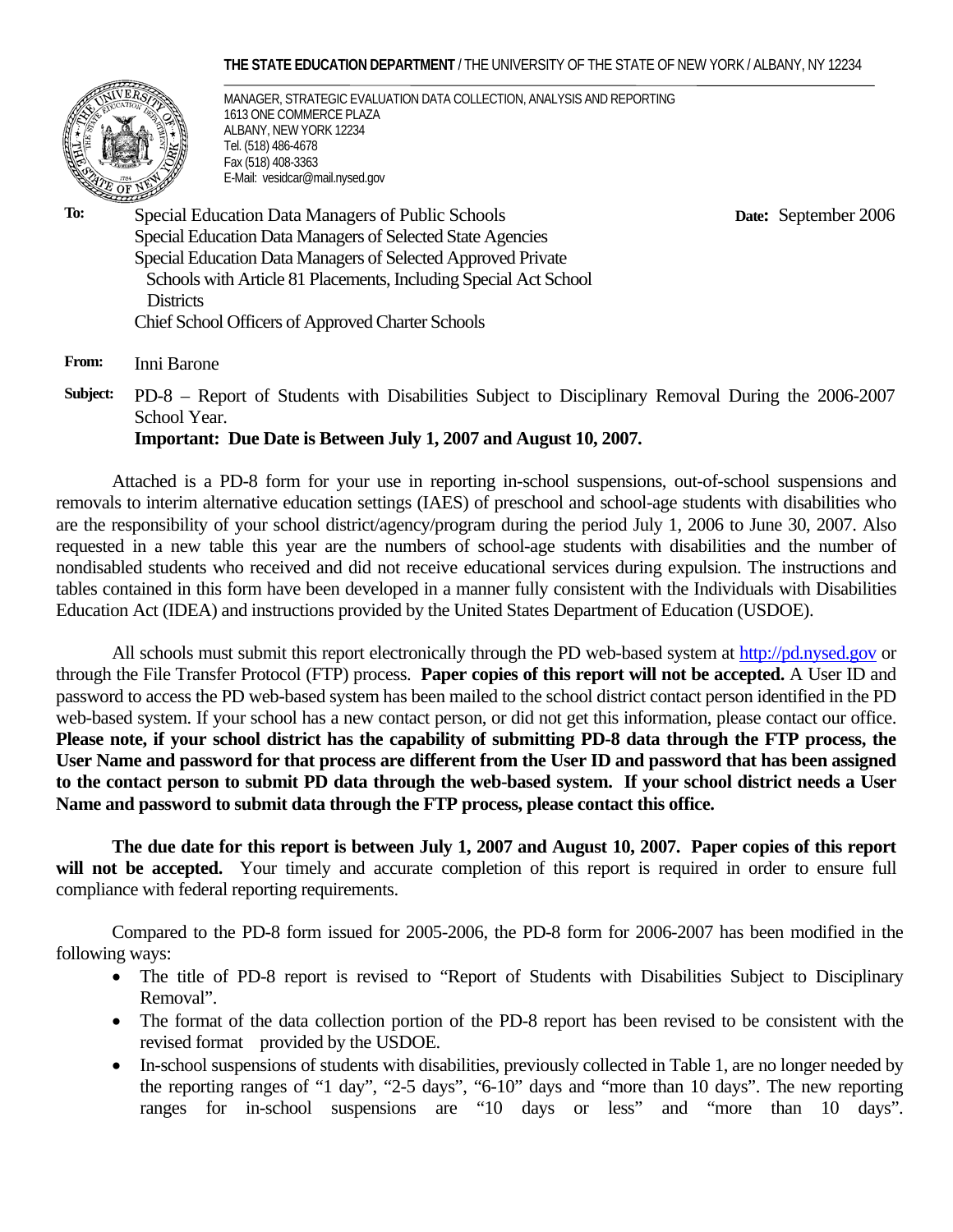- Out-of-school suspensions/expulsions of students with disabilities, previously collected in Tables 2 and 3 (Column 3A) are no longer needed by the reporting ranges of "1 day", "2-5 days", "6-10 days" and "more than 10 days". The new reporting ranges for out-of-school suspensions/expulsions are "10 days or less" and "more than 10 days".
- The definitions of "In-School Suspension" and "Out-of-School Suspension" are revised to be consistent with definitions provided by United State Department of Education (USDOE) and are as follows:
	- In-School Suspension (ISS): Instances in which the child is temporarily removed from his/her regular classroom(s) for disciplinary purposes but remains under the direct supervision of school personnel. Direct supervision means school personnel are physically in the same location as students under their supervision. This term does not include behavioral intervention such as "time-out" nor disciplinary detentions that are administered before or after the students' school day.
	- Out-of-School Suspension: Instances in which a child is temporarily removed from his/her regular school for disciplinary purposes to another setting (e.g., home, behavior center). This includes both removals in which no Individual Education Plan (IEP) services are provided because the removal is 10 days or less and removals in which the child continues to receive services according to his/her IEP.
- The number of times students with disabilities receive a single out-of-school suspension/expulsion of more than 10 days, or the number of students that receive multiple short-term out-of-school suspensions/expulsions totaling more than 10 days is no longer required. These data were previously collected in Table 3, columns 3B and 3C.
- New summary data are required for the total number of disciplinary removals and of the number of students with disabilities who receive "disciplinary removals". "Disciplinary removals" include in- school suspension, out-of-school suspensions, expulsions, removals by school personnel to an IAES for drug or weapon offenses or serious bodily injury, and removal by impartial hearing officer for likely injury to self or others. The numbers of students with disabilities who receive disciplinary removals are required to be reported according to how many were removed for 1 day, 2-10 days and more than 10 days.
- All discipline data are required to be reported by disability, race/ethnicity, gender and limited English proficiency status of students with disabilities.
- A new "Multi-Racial, not of Hispanic Origin" category has been added to the race/ethnicity categories. This is an optional reporting category for this year, however, if school districts use this category for reporting their Basic Educational Data System (BEDS) total enrollment data and PD-1/4 data, they must also use this category for reporting the PD-8 data.
- New data is requested this year on the numbers of school-age students with disabilities and the number of nondisabled students who receive and do not receive educational services during expulsion.

As required under IDEA, section 612(a)(22), the New York State Education Department will examine these data, including data disaggregated by race and ethnicity, to determine if significant discrepancies are occurring in the rates of long-term suspensions and expulsions of students with disabilities among the local education agencies (LEA) in the State. Based on data analysis, the State will review or require the review and, if appropriate, the revision of policies, procedures, and practices related to development and implementation of IEPs, the use of behavior interventions, and procedural safeguards to ensure that these policies, procedures and practices comply with IDEA. Also, in accordance with section 613(f) of IDEA, if suspension data are significantly disproportionate, based on race/ethnicity, the local educational agencies will be required to reserve 15 percent of their IDEA funds to provide comprehensive, coordinated early intervening services to serve children in the LEA, particularly children in those groups where there is significant discrepancy related to disproportionality.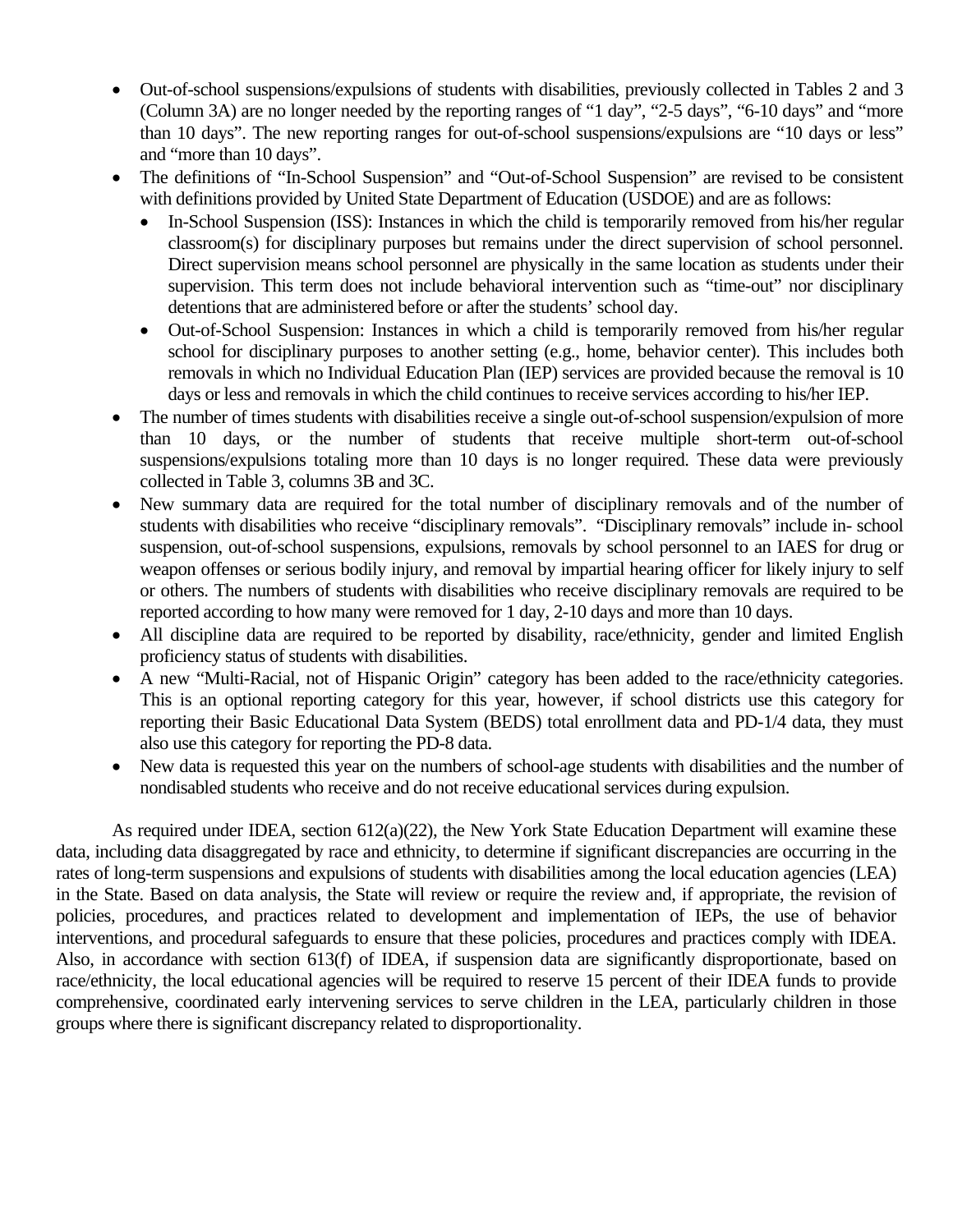During 2006-2007, Strategic Evaluation Data Collection, Analysis and Reporting (SEDCAR) personnel may be available to conduct a limited number of regional training programs regarding the various special education forms (i.e., the PD forms). If you feel that such training would be useful to the data managers in your area, please contact your local Special Education Training and Resource Center (SETRC).

The data collected through the PD forms are used in one or more of the following reports and activities:

- State Performance Plan and Annual Performance Report for Special Education
- Public reporting of LEA results against State targets established in the State Performance Report.
- Calculation of minimum amount of per-pupil IDEA funds to be sub-allocated or spent on services.
- Pocketbook of Goals and Results for Individuals with Disabilities
- Chapter 655 Report to the Governor and the Legislature on the Status of the State's Schools
- Special Education Quality Assurance Reviews
- School District Report Cards
- BOCES Report Cards
- Charter School Report Cards
- Calculations to identify instances of possible race/ethnicity disproportionality
- Re-direct IDEA funds for Early Intervening Services
- Other reports required by State or federal statutes
- Evaluation of programs and policies

If you have any questions or are in need of assistance in completing this report, please contact SEDCAR by using the contact information provided in the letterhead. Thank you.

Attachment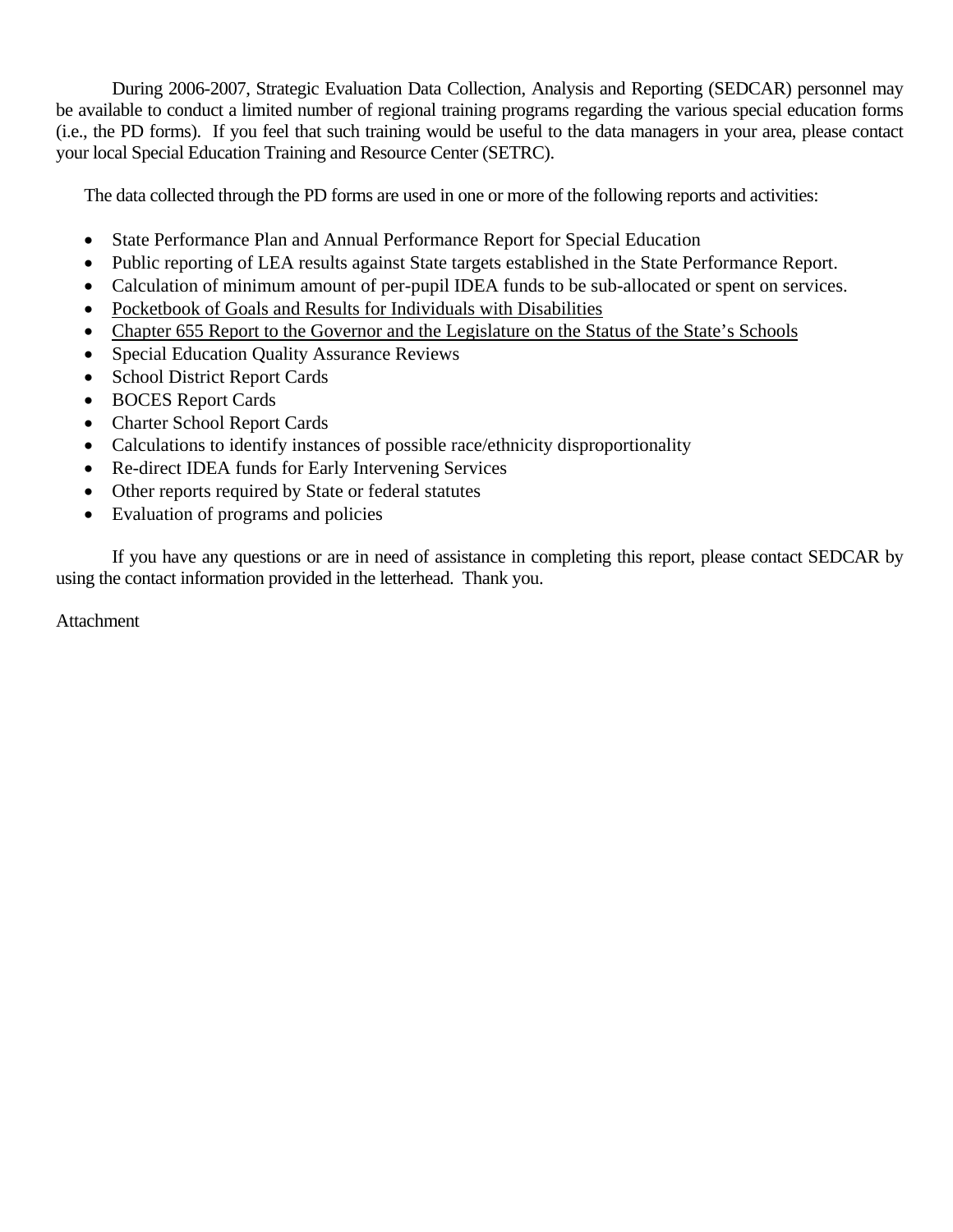# The University of the State of New York THE STATE EDUCATION DEPARTMENT Office of Vocational and Educational Services for Individuals with Disabilities (VESID) Strategic Evaluation Data Collection, Analysis and Reporting One Commerce Plaza - Room 1613 Albany, NY 12234-0001

# *PD-8 — Report of Students with Disabilities Subject of Disciplinary Removal*

## **July 1, 2006 to June 30, 2007**

| <i>Instructions:</i> | 1. All Public School Districts, Special Act School Districts, Charter Schools, State Agencies and In-State |
|----------------------|------------------------------------------------------------------------------------------------------------|
|                      | Approved Private Schools that provide educational services pursuant to Article 81 of the Education Law     |
|                      | must complete this report.                                                                                 |

- 2. This report must be submitted through our web-based PD data system at http://pd.nysed.gov between July 1, 2007 and August 10, 2007. Paper copies of this report will not be accepted.
- 3. Retain one copy (and supporting documentation) in your district/school/agency for reference and audit purposes. The required retention period ends June 30, 2014.
- 4. Carefully review instructions and definitions on the following pages.
- 5. If you have questions about this report, please call (518) 486-4678, or e-mail your questions to vesidcar@mail.nysed.gov

Check this box if no students with disabilities received in-school suspension or out-of-school suspensions/expulsions for disciplinary reasons, or were removed to an Interim Alternative Education Setting during the 2006-2007 school year. If this box is checked, and you have submitted this information through our website at http://pd.nysed.gov, your report is complete.

| <b>School District Information</b>    |                                                                        |  |  |  |                                                   |                     |  |  |  |  |  |  |  |  |
|---------------------------------------|------------------------------------------------------------------------|--|--|--|---------------------------------------------------|---------------------|--|--|--|--|--|--|--|--|
|                                       | (Enter 12-digit SED Code Below)                                        |  |  |  |                                                   |                     |  |  |  |  |  |  |  |  |
|                                       |                                                                        |  |  |  |                                                   |                     |  |  |  |  |  |  |  |  |
| <b>SCHOOL DISTRICT NAME</b>           |                                                                        |  |  |  |                                                   |                     |  |  |  |  |  |  |  |  |
|                                       | ADDRESS (include building name, room number, or mail stop information) |  |  |  |                                                   |                     |  |  |  |  |  |  |  |  |
|                                       |                                                                        |  |  |  |                                                   |                     |  |  |  |  |  |  |  |  |
| <b>CITY</b>                           |                                                                        |  |  |  |                                                   | <b>STATE</b><br>ZIP |  |  |  |  |  |  |  |  |
| <b>Contact Person Information*</b>    |                                                                        |  |  |  | Director of Special Education or Comparable Title |                     |  |  |  |  |  |  |  |  |
| <b>NAME:</b>                          |                                                                        |  |  |  | <b>NAME:</b>                                      |                     |  |  |  |  |  |  |  |  |
| TITLE:                                |                                                                        |  |  |  | TITLE:                                            |                     |  |  |  |  |  |  |  |  |
| <b>TELEPHONE (include Area Code)</b>  |                                                                        |  |  |  | <b>TELEPHONE (include Area Code)</b>              |                     |  |  |  |  |  |  |  |  |
| <b>FAX NUMBER (include Area Code)</b> |                                                                        |  |  |  | <b>FAX NUMBER (include Area Code)</b>             |                     |  |  |  |  |  |  |  |  |
| <b>E-MAIL ADDRESS</b>                 |                                                                        |  |  |  | <b>E-MAIL ADDRESS</b>                             |                     |  |  |  |  |  |  |  |  |

\* All correspondence from SEDCAR will be directed to the contact person identified in the PD web based data entry system at http://pd.nysed.gov. Please keep the contact person information current, including the e-mail address as most communication will occur via e-mail.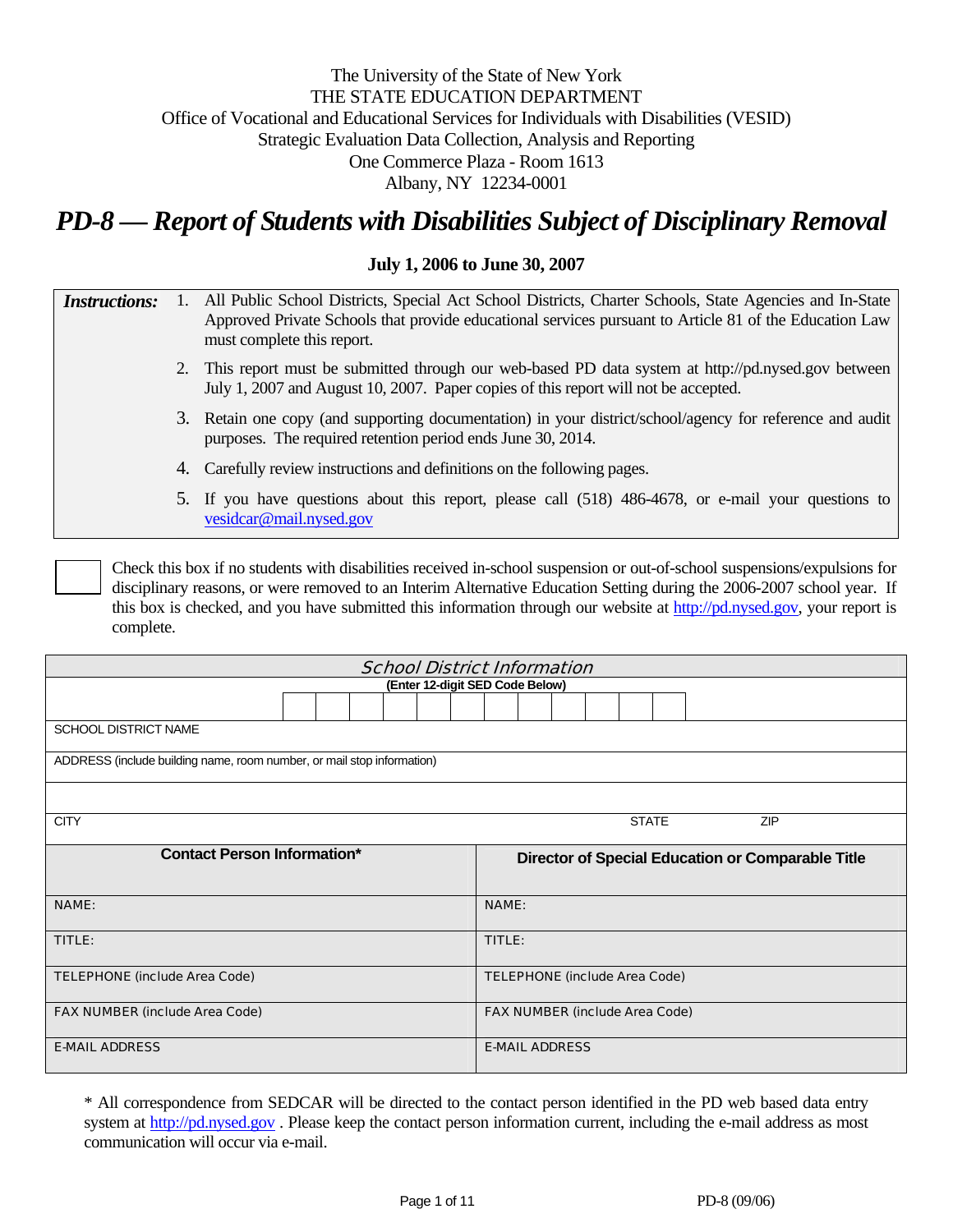## **General Instructions for Completing the PD-8 Report**

- 1. Report information for all students with disabilities (ages 3-21) who are the primary responsibility of your Committee of Preschool Special Education (CPSE) or Committee on Special Education (CSE) (or were enrolled in your Charter School), and who received in-school suspensions; or were suspended/expelled on an out-of-school basis; or were removed to an interim alternative education setting (IAES). Special Act School Districts and other approved private schools that provide educational services for students with disabilities pursuant to Article 81 should complete the PD-8 report only for students with disabilities provided special education services pursuant to Article 81. Charter Schools should complete the PD-8 report for all enrolled students with disabilities.
- 2. Data should be reported for the period July 1, 2006 to June 30, 2007. Students whose suspension/expulsion begins within the reporting period but extends beyond the reporting period must be included in this report. Also a student who commits an offense during this reporting period and is assigned a suspension/expulsion but receives the suspension/expulsion during the following reporting period must be included in this report.
- 3. Please refer to Part 201 of the Commissioner's Regulations and *Procedural Safeguards for Students with Disabilities Subject to Discipline* at

http://www.vesid.nysed.gov/specialed/publications/lawsandregs/coverpage.htm

4. If you have any questions or are in need of assistance in completing this report, please contact SEDCAR by telephoning (518) 486-4678, or e-mailing your questions to vesidcar@mail.nysed.gov

# **Definitions of terms found in Tables 1-3**

*In-School Suspension (ISS) (Tables 1 and 2, Column 4)* – Instances in which the child is temporarily removed from his/her regular classroom(s) for disciplinary purposes but remains under the direct supervision of school personnel. Direct supervision means school personnel are physically in the same location as students under their supervision. This term does not include behavioral intervention such as "time-out" nor disciplinary detentions that are administered before or after the students' school day.

*Out-of-School Suspension (Tables 1 and 2, Column 2) -* Instances in which a child is temporarily removed from his/her regular school for disciplinary purposes to another setting (e.g., home, behavior center). This includes both removals in which no IEP services are provided because the removal is 10 days or less and removals in which the child continues to receive services according to his/her IEP.

*Expulsion (Tables 1, 2 and 3)* – An action taken by the local educational agency (LEA) removing a student from his/her regular school for disciplinary purposes for the remainder of the school year or longer in accordance with LEA policy. Include removals resulting from violations of the Gun Free Schools Act that are modified to less than 365 days.

*Unilateral Removal to an Interim Alternative Educational Setting (Tables 1 and 2, Section 1)* – Instances in which school personnel (not the CPSE or CSE) order the removal of students with disabilities from their current educational placement to an appropriate IAES determined by the CSE or CPSE for the same amount of time that students without disabilities would be subject to discipline, but for not more than 45 school days, if the students carry a weapon to school or to a school function, knowingly possess or use illegal drugs while at school or a school function, or sells or solicits the sale of a controlled substance while at school or a school function or inflicts serious bodily injury upon another person while at school, on school premises, or at a school function. (See definitions in Part 201 of the Commissioner's Regulations.)

*Removal by an Impartial Hearing Officer (Tables 1 and 2, Section 3)* – Those instances in which an impartial hearing officer orders the removal of students with disabilities from their current educational placement to an appropriate IAES for not more than 45 school days based on the impartial hearing officer's determination that the public agency has demonstrated by substantial evidence that maintaining the current placement is substantially likely to result in injury to the student and/or to others. *Impartial hearing officer* means an impartial hearing officer as defined in subdivision (x) of section 200.1 of the Commissioner's Regulations who is appointed to conduct an impartial hearing or expedited due process hearing pursuant to Education Law section 4404(1). Such term shall not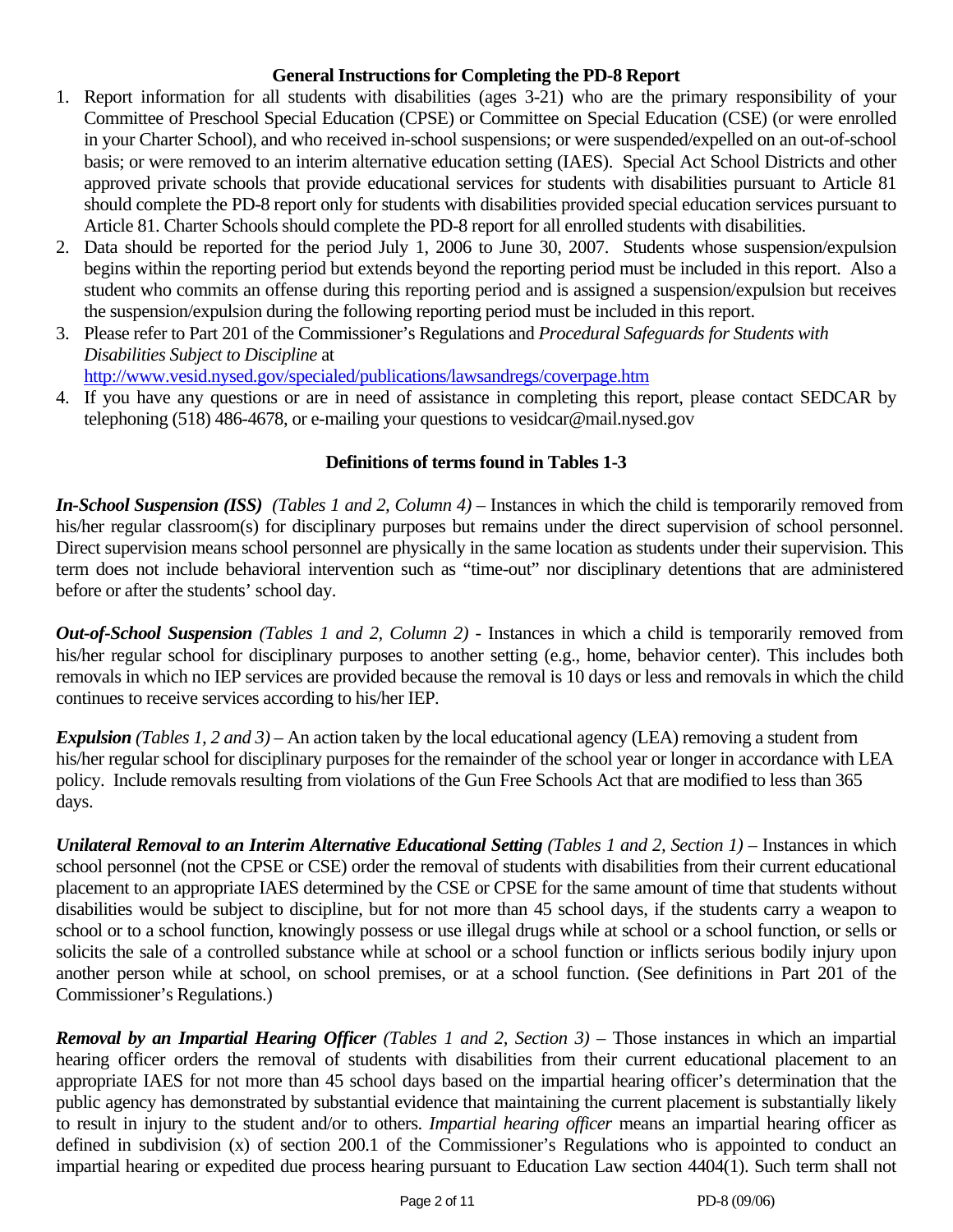include a hearing officer designated by a superintendent of schools to conduct a superintendent's hearing pursuant to Education Law section 3214.3(c).

*Disciplinary Removal* – Any instance in which a child is removed from his/her educational placement for disciplinary purposes, including in-school suspension, out-of-school suspension, expulsion, removal by school personnel to an IAES for drug or weapon offenses or serious bodily injury, and removal by hearing officer for likely injury to self or others.

*Drug offenses (Tables 1 and 2, Section 1, Column B)* – The use, possession, sale, or solicitation of drugs as identified in 21 U.S.C. §812; these offenses do not include use, possession, sale, or solicitation of alcohol or tobacco.

*Dangerous weapon (Tables 1 and 2, Section 1, Column C)* – A weapon, device, instrument, material, or substance, animate or inanimate, that is used for, or is readily capable of causing death or serious bodily injury, except that such a term does not include a pocket knife with a blade of less than 2 ½ inches in length (18 U.S.C. §930).

*Serious Bodily Injury (Tables 1 and 2, Section 1, Column D)-* A bodily injury that involves a substantial risk of death; extreme physical pain; protracted and obvious disfigurement; or protracted loss of impairment of the function of a bodily member, organ or faculty (18 U.S.C. section 1365(3)(h)).

*Limited English Proficient (LEP) (Table 2 ) - A* child who meets the definition of a limited English proficient IEP child under the Elementary and Secondary Education Act, 20 U.S.C Section 7801(A)(25). LEP status should reflect the child's status at the time of the removal.

*Race/ethnicity* (Table 2)- Students with disabilities' race/ethnicity must be reported consistently on all PD forms and other Department data collection instruments such as the Basic Education Data System (BEDS) enrollment report.. Each student must be reported in only one of the race/ethnicity categories described below. We recommend the parents be provided an opportunity to designate their children as belonging to one race/ethnicity category. If they are unable to choose among the categories, school district personnel must use their best judgment and report the student in the category based on the group to which the student appears to belong, identifies with, or is regarded in the community as belonging. Please note, reporting students in the "multi-racial (not of Hispanic origin)" category is optional.

| <b>American Indian</b><br>0r<br>Alaska Native                      | A person having origins in any of the original peoples of North or South America (including<br>Central America) and who maintains tribal affiliation or community attachment.                                                                                                                                                                    |
|--------------------------------------------------------------------|--------------------------------------------------------------------------------------------------------------------------------------------------------------------------------------------------------------------------------------------------------------------------------------------------------------------------------------------------|
| <b>Asian or Pacific</b><br><b>Islander</b>                         | A person having origins in any of the original peoples of the Far East, Southeast Asia, the<br>Indian subcontinent, or the Pacific Islands. This area includes, for example, Cambodia, China,<br>India, Japan, Korea, Malaysia, Pakistan, the Philippine Islands, Thailand, and Vietnam. The<br>Pacific Islands include Hawaii, Guam, and Samoa. |
| <b>Black or African</b><br>American<br>(Not of Hispanic<br>Origin) | A person having origins in any of the Black racial groups of Africa.                                                                                                                                                                                                                                                                             |
| <b>Hispanic or Latino</b>                                          | A person of Cuban, Mexican, Puerto Rican, South or Central American, or other Spanish<br>culture or origin, regardless of race.                                                                                                                                                                                                                  |
| White<br>(Not of Hispanic<br>Origin)                               | A person having origins in any of the original peoples of Europe, the Middle East, or North<br>Africa.                                                                                                                                                                                                                                           |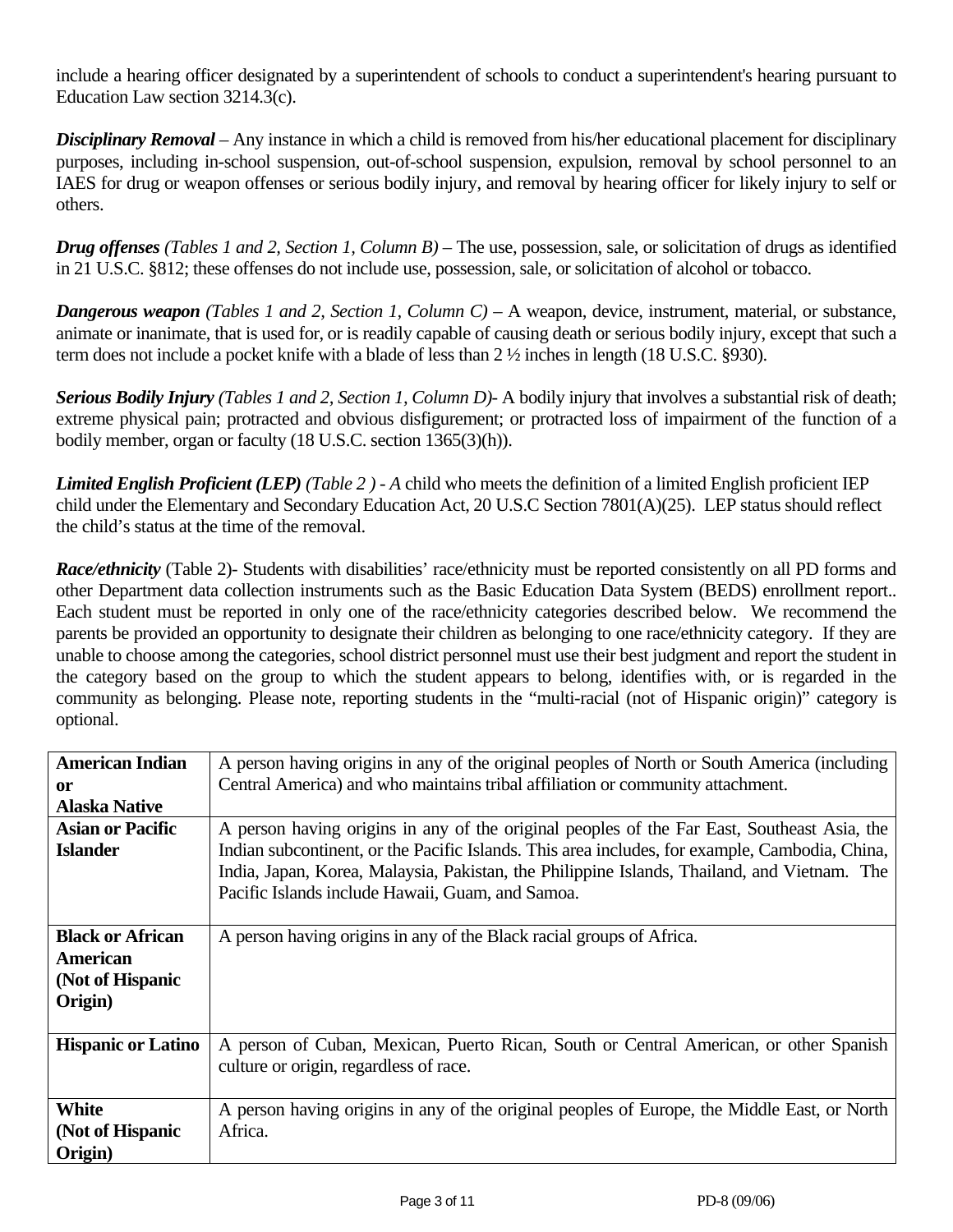| <b>Multi-Racial (not</b> | This is not a required reporting category, however, if school districts report students in this   |  |  |  |  |  |  |  |
|--------------------------|---------------------------------------------------------------------------------------------------|--|--|--|--|--|--|--|
| of Hispanic              | category in the fall 2006 BEDS enrollment report and 12/1/06, PD-1/4 report, they must also       |  |  |  |  |  |  |  |
| Origin)                  | report students in the same category in this report. The definition of this category is, a person |  |  |  |  |  |  |  |
|                          | having origins in two or more of the categories of people classified as American Indian or        |  |  |  |  |  |  |  |
|                          | Alaska Native, Black or African American (not of Hispanic Origin), Asian or Pacific Islander,     |  |  |  |  |  |  |  |
|                          | or White (not of Hispanic Origin). Note: Any person of Hispanic of Latino origin, in whole        |  |  |  |  |  |  |  |
|                          | or in part, should be reported as Hispanic or Latino.                                             |  |  |  |  |  |  |  |
|                          |                                                                                                   |  |  |  |  |  |  |  |
| <b>Total</b>             | The unduplicated total across the race/ethnicity designations.                                    |  |  |  |  |  |  |  |

## **Instructions for Tables 1 and Table 2**

- Report data in Table 1 (by disability category) and in Table 2 (by race/ethnicity, gender and LEP status) for all preschool and school-age students with disabilities removed to an IAES or suspended or expelled, in school or out-of-school. All disciplinary removals are to be reported for the period July 1, 2006 to June 30, 2007.
- In Tables 1 and 2, the number reported on each Line of Column 1A should be less than or equal to the sum of numbers reported on each Line of Columns 1B, 1C and ID.

# **Specific Instructions for Table 1- by Disability**

- 1. In Table 1, columns 1 through 5, report the number of students with disabilities in each column by disability category.
- 2. In column 1A, report the number of students with disabilities, ages 3-21, who were unilaterally removed for drug or weapons offenses or serious bodily injury by school personnel (NOT the IEP team) from their current educational placement to an IAES (determined by the IEP team). Children with more than one unilateral removal should be counted only once in column 1A.
- 3. Columns 1B, 1C, and 1D are counts of removals. Each student reported in column 1A should be reported at least once in columns 1B, 1C, or 1D.
- 4. In column 1B, report the total number of times the students reported in column 1A were unilaterally removed for drug offenses.
- 5. In column 1C, report the total number of times the students reported in column 1A were unilaterally removed for weapons offenses.
- 6. In column 1D, report the total number of times the students reported in column 1A were unilaterally removed for inflicting serious bodily injury on another person while at school, on school premises, or at a school function under the jurisdiction of the LEA.
- 7. If a student reported in column 1A was unilaterally removed to an IAES more than once then this student should be counted more than once in columns 1B, 1C, or 1D. If, in the course of a single incident, a student committed more than one type of offense, then report the student in each of the appropriate columns. For example, if the student committed both a drug offense and a weapon offense during the same incident, report the drug offense in column 1B and report the weapon offense in column 1C. Every student reported in columns 1B, 1C, and/or 1D should be counted once, and only once, in column 1A.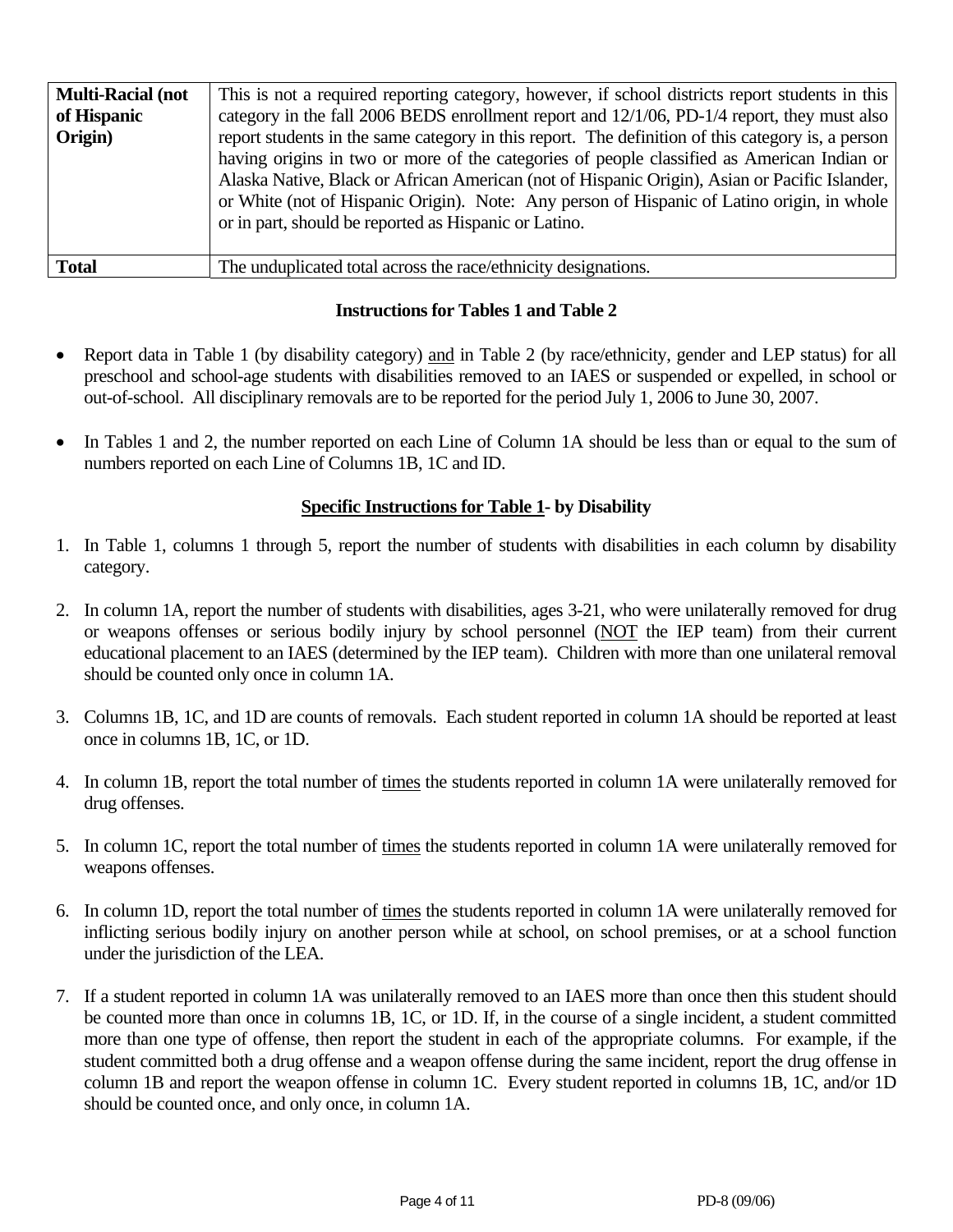- 8. Students who were removed from school by school personnel for drugs, weapons, or serious bodily injury for 10 days or less *and* were NOT sent to an IAES, should be reported as having been suspended. Do not include these children in column 1A.
- 9. Students who were removed from school by school personnel for drugs, weapons, or serious bodily injury and who were sent to an IAES for 45 days or less should be reported in column 1A. This includes students who were sent to an IAES for 10 days or less.
- 10. In column 2, report the number of students ages 3-21, who were removed to an IAES based on an impartial hearing officer determination of likely injury to themselves or others. Students removed by an impartial hearing officer more than once should be counted only once in column 2.
- 11. Column 3 is a report of students ages 3-21 with out-of-school suspensions or expulsions.
- 12. In column 3A, report the number of students ages 3-21 with out-of-school suspensions or expulsions summing to 10 days or less during the school year for any offense or combination of offenses. No student should be reported more than once in column 3A.
- 13. In column 3B, report the number of students ages 3-21 with out-of-school suspensions or expulsions summing to more than 10 days during the school year for any offense or combination of offenses. No student should be reported more than once in column 3B.
- 14. NOTE: No student should be reported in both column 3A and column 3B. The sum of 3A and 3B is the total number of children with out-of-school suspensions or expulsions during the school year.
- 15. Column 4 is a report of students ages 3-21 with in-school suspensions.
- 16. In column 4A, report the number of students ages 3-21 with in-school suspensions summing to 10 days or less during the school year for any offense or combination of offenses. No student should be reported more than once in column 4A.
- 17. In column 4B, report the number of students ages 3-21 with in-school suspensions summing to more than 10 days during the school year for any offense or combination of offenses. No student should be reported more than once in column 4B.
- 18. NOTE: No student should be reported in both column 4A and column 4B. The sum of 4A and 4B is the total number of students with in-school suspensions during the school year.
- 19. NOTE: If a student has both in-school and out-of-school suspensions in the same school year, that same student can be reported in both column 3A or 3B and column 4A or 4B.
- 20. A student should be counted in only one of the first three columns (1A, 2, or 3) for the same offense. If a student is unilaterally removed for drugs and reported in column 1A, then do NOT report the student again in column 3 for the same incident. Similarly, if a student is removed by an impartial hearing officer for likely injury and is reported in column 2, then do NOT report the student again in column 3 for the same incident.
- 21. A student who is subject to both an in-school and an out-of-school suspension for the same offense should be reported in both columns 3 and 4.
- 22. A student with more than one offense could be counted in more than one column (1A, 2, or 3). For example, a student who was unilaterally removed to an IAES and, later in the school year, was subject to an out-of-school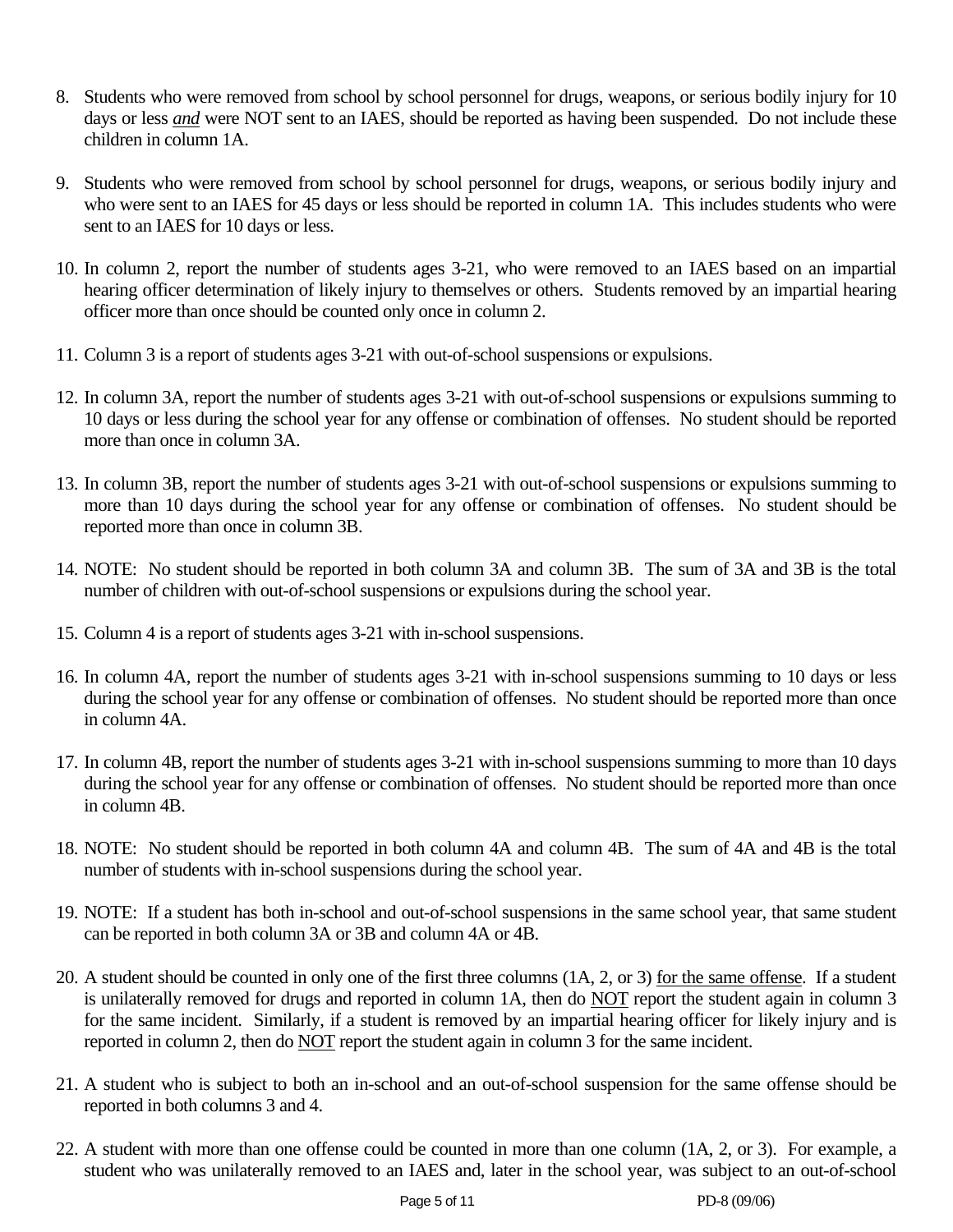suspension for more than 10 school days for a separate offense, should be reported in both column 1A and column 3.

- 23. Column 5 is a report of disciplinary removals. In column 5A, report the number of times any student with a disability was subject to any kind of disciplinary removal during the school year. When counting disciplinary removals, include in-school suspensions, out-of-school suspensions, expulsions, removals by school personnel to an IAES for drug or weapon offenses or serious bodily injury, and removals by an impartial hearing officer for likely injury to self or others. Note that column 5A is a report of disciplinary events, NOT students. If a student has more than one disciplinary removal in the school year, then each removal should be reported in column 5A. Report each student with a disciplinary removal only once in either column 5B, 5C, or 5D according to the cumulative number of days of removal during the school year.
- 24. In column 5B, report any student whose cumulative length of removal during the school year totaled 1 day or less.
- 25. In column 5C, report any student whose cumulative length of removal during the school year totaled between 2 and 10 days.
- 26. In column 5D, report any student whose cumulative length of removal during the school year totaled more than 10 days.
- 27. All students reported in columns 5B through 5D should have one or more disciplinary removals reported in column 5A. For example, a student who was suspended three times for three days each during the school year (a total of 9 days) should be reported 3 times in column 5A and once in column 5C.
- 28. NOTE: The sum of 5B, 5C, and 5D is the total number of students with one or more disciplinary removals during the school year. Each student reported in columns 1A, 2, 3, or 4 should be reported only ONCE in column 5B, 5C, or 5D, based on the cumulative number of days the child was removed during the school year.

# **Specific Instructions for Table 2 – by Race/Ethnicity, Gender and LEP Status**

The columns found in Table 1 are repeated in Table 2, and all students reported in Table 1 must also be reported in Table 2 three times: once by race/ethnicity, with the total on Line 7; once by gender, with the total on Line 10 and once by limited English proficiency, with the total on Line 13. Every column total in Table 1 must be equal to the corresponding column totals on Lines 7, 10 and 13 of Table 2.

# **Specific Instructions for Table 3**

- 1. In column A, report the number of students **with** disabilities ages 3-21 and the number of students **without**  disabilities in grades K through 12 who were subject to expulsion during the school year and who received educational services during the expulsion.
- 2. In column B, report the number of students with disabilities ages 3-21 and the number of students **without**  disabilities in grades K through 12 who did **NOT** receive educational services during the expulsion.
- 3. NOTE: Students with disabilities must receive educational services during any removal of more than 10 school days. The only students with disabilities who should be reported in column B are those who were removed for less than 10 school days after an expulsion (e.g., students with disabilities expelled under the Gun Free Schools Act whose expulsions were modified to less than 10 school days).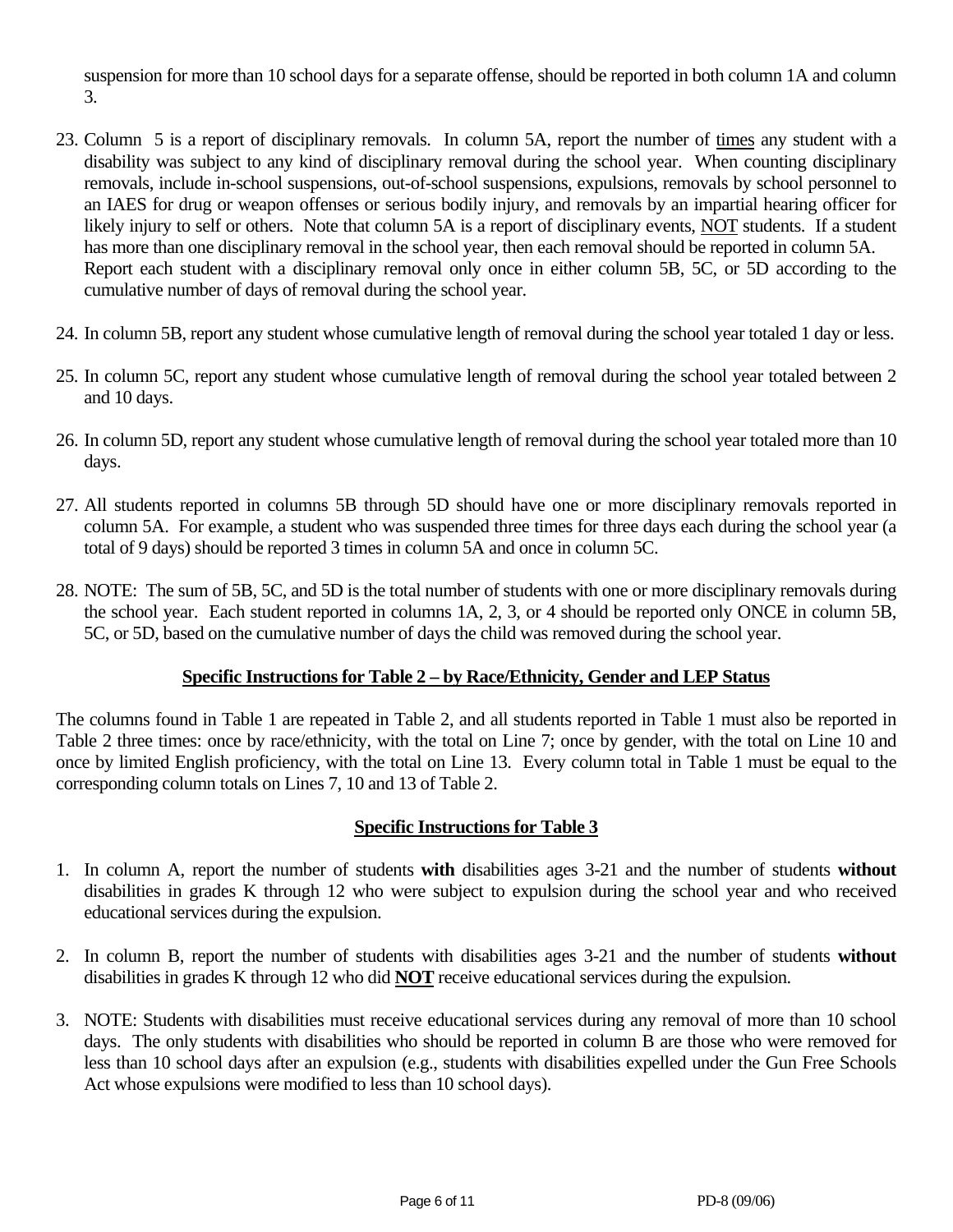#### **TABLE 1 – REPORT OF STUDENTS WITH DISABILITIES, AGES 3-21, REMOVED TO AN INTERIM ALTERNATIVE EDUCATION SETTING (IAES), OR SUSPENDED OR EXPELLED, OUT-OF-SCHOOL OR IN-SCHOOL, DURING 2006-2007 SCHOOL YEAR, BY DISABILITY**

#### **Please review definitions and instructions beginning on page 3 before completing this Table.**

| <b>Students with Disabilities</b><br><b>Ages 3-21</b> |                                                                                    | 1. Unilateral Removals to an IAES by School Personnel                           |                                                                                   |                                                                                                    | 2. Number of<br><b>Students Removed</b><br>to an IAES Based<br>on an Impartial<br><b>Hearing Officer</b><br>Determination<br>Regarding Likely<br>Injury | 3. Out-of-School Suspensions or Expulsions                                                                          |                                                                                                                       |
|-------------------------------------------------------|------------------------------------------------------------------------------------|---------------------------------------------------------------------------------|-----------------------------------------------------------------------------------|----------------------------------------------------------------------------------------------------|---------------------------------------------------------------------------------------------------------------------------------------------------------|---------------------------------------------------------------------------------------------------------------------|-----------------------------------------------------------------------------------------------------------------------|
| <b>Disability</b>                                     | A. Unduplicated<br>Count of Students<br>Reported in<br>Columns 1B, 1C<br>and $1D1$ | B. Number of<br><b>Times Students</b><br>were Removed for<br>Drugs <sup>2</sup> | C. Number of<br><b>Times Students</b><br>were Removed<br>for Weapons <sup>2</sup> | D. Number of<br><b>Times Students</b><br>were Removed<br>for Serious Bodily<br>Injury <sup>2</sup> | Unduplicated<br>Count of Students                                                                                                                       | A. Number of Students with<br>Disabilities with Out-of-School<br>Suspensions/Expulsions Totaling<br>10 Days or Less | B. Number of Students with<br>Disabilities with Out-of-School<br>Suspensions/Expulsions<br>Totaling More Than 10 Days |
| 1. Autism                                             |                                                                                    |                                                                                 |                                                                                   |                                                                                                    |                                                                                                                                                         |                                                                                                                     |                                                                                                                       |
| 2. Emotional Disturbance                              |                                                                                    |                                                                                 |                                                                                   |                                                                                                    |                                                                                                                                                         |                                                                                                                     |                                                                                                                       |
| 3. Learning Disability                                |                                                                                    |                                                                                 |                                                                                   |                                                                                                    |                                                                                                                                                         |                                                                                                                     |                                                                                                                       |
| 4. Mental Retardation                                 |                                                                                    |                                                                                 |                                                                                   |                                                                                                    |                                                                                                                                                         |                                                                                                                     |                                                                                                                       |
| 5. Deafness                                           |                                                                                    |                                                                                 |                                                                                   |                                                                                                    |                                                                                                                                                         |                                                                                                                     |                                                                                                                       |
| 6. Hearing Impairment                                 |                                                                                    |                                                                                 |                                                                                   |                                                                                                    |                                                                                                                                                         |                                                                                                                     |                                                                                                                       |
| 7. Speech or Language<br>Impairment                   |                                                                                    |                                                                                 |                                                                                   |                                                                                                    |                                                                                                                                                         |                                                                                                                     |                                                                                                                       |
| 8. Visual Impairment Including<br><b>Blindness</b>    |                                                                                    |                                                                                 |                                                                                   |                                                                                                    |                                                                                                                                                         |                                                                                                                     |                                                                                                                       |
| 9. Orthopedic Impairment                              |                                                                                    |                                                                                 |                                                                                   |                                                                                                    |                                                                                                                                                         |                                                                                                                     |                                                                                                                       |
| 10. Other health Impairment                           |                                                                                    |                                                                                 |                                                                                   |                                                                                                    |                                                                                                                                                         |                                                                                                                     |                                                                                                                       |
| 11. Multiple Disabilities                             |                                                                                    |                                                                                 |                                                                                   |                                                                                                    |                                                                                                                                                         |                                                                                                                     |                                                                                                                       |
| 12. Deaf-Blindness                                    |                                                                                    |                                                                                 |                                                                                   |                                                                                                    |                                                                                                                                                         |                                                                                                                     |                                                                                                                       |
| 13. Traumatic Brain Injury                            |                                                                                    |                                                                                 |                                                                                   |                                                                                                    |                                                                                                                                                         |                                                                                                                     |                                                                                                                       |
| 14. Preschool Student with a<br><b>Disability</b>     |                                                                                    |                                                                                 |                                                                                   |                                                                                                    |                                                                                                                                                         |                                                                                                                     |                                                                                                                       |
| 15. Total                                             |                                                                                    |                                                                                 |                                                                                   |                                                                                                    |                                                                                                                                                         |                                                                                                                     |                                                                                                                       |

<sup>1</sup>The number of students reported on each Line of Column 1A should be less than or equal to the sum of corresponding Lines of Columns 1B, 1C, and 1D.<br><sup>2</sup>Each student counted in Columns 1B, IC and/or 1D should be counted o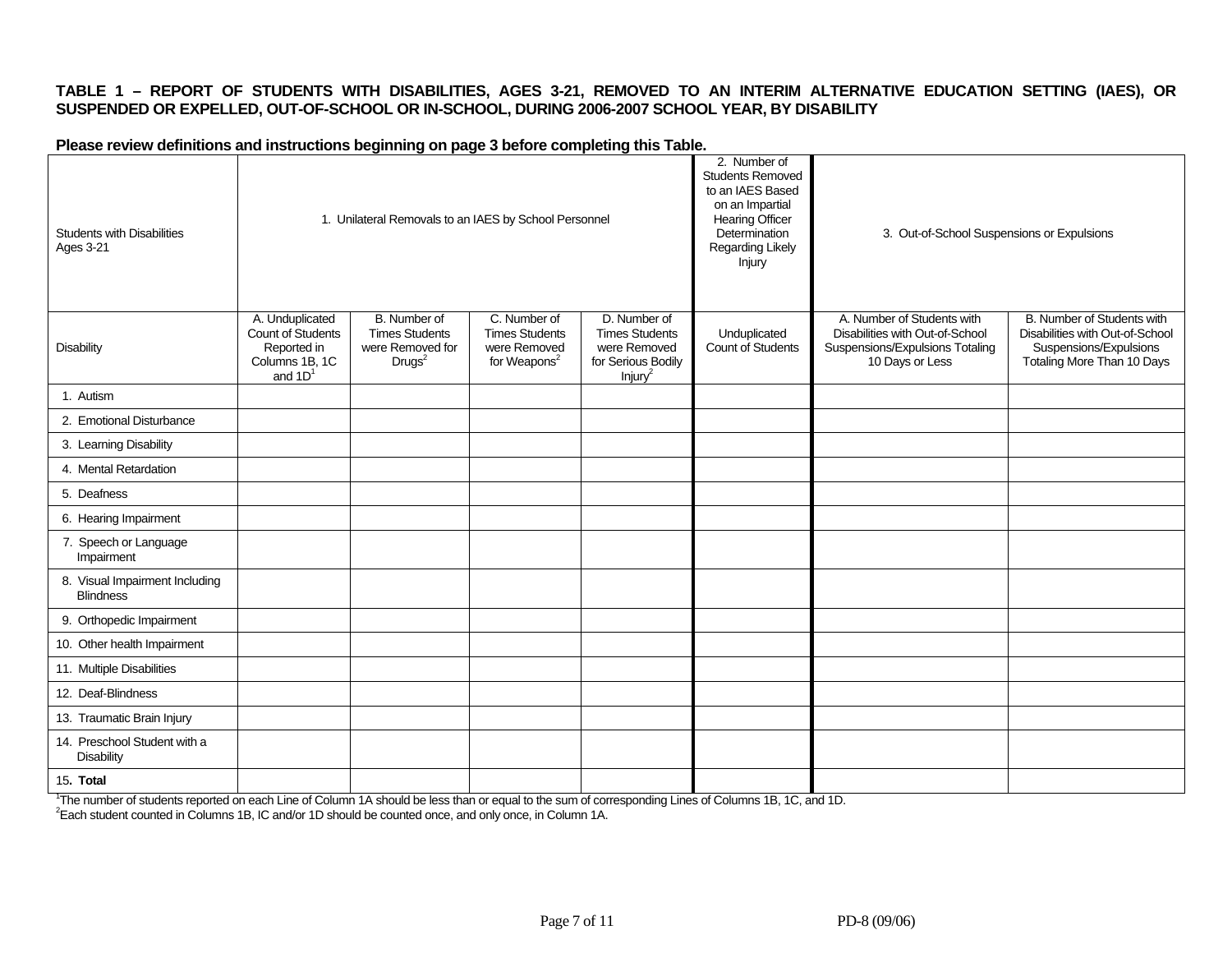| <b>Students with Disabilities</b><br><b>Ages 3-21</b> |                                                                                                                 | 4. In-School Suspensions                                                                                                 | 5. Disciplinary Removals                    |                                                                                                      |                                                                                                                 |                                                                                                                            |  |  |
|-------------------------------------------------------|-----------------------------------------------------------------------------------------------------------------|--------------------------------------------------------------------------------------------------------------------------|---------------------------------------------|------------------------------------------------------------------------------------------------------|-----------------------------------------------------------------------------------------------------------------|----------------------------------------------------------------------------------------------------------------------------|--|--|
| <b>Disability</b>                                     | A. Number of Students<br>with Disabilities with In-<br><b>School Suspensions</b><br>Totaling 10 Days or<br>Less | <b>B. Number of Students</b><br>with Disabilities with In-<br><b>School Suspensions</b><br>Totaling More Than 10<br>Days | A. Total Number of<br>Disciplinary Removals | B. Number of<br>Students with<br>Disabilities with<br><b>Disciplinary Removals</b><br>Totaling 1 Day | C. Number of<br>Students with<br><b>Disabilities with</b><br><b>Disciplinary Removals</b><br>Totaling 2-10 Days | D. Number of<br>Students with<br><b>Disabilities with</b><br><b>Disciplinary Removals</b><br>Totaling More Than<br>10 Days |  |  |
| 1. Autism                                             |                                                                                                                 |                                                                                                                          |                                             |                                                                                                      |                                                                                                                 |                                                                                                                            |  |  |
| 2. Emotional Disturbance                              |                                                                                                                 |                                                                                                                          |                                             |                                                                                                      |                                                                                                                 |                                                                                                                            |  |  |
| 3. Learning Disability                                |                                                                                                                 |                                                                                                                          |                                             |                                                                                                      |                                                                                                                 |                                                                                                                            |  |  |
| 4. Mental Retardation                                 |                                                                                                                 |                                                                                                                          |                                             |                                                                                                      |                                                                                                                 |                                                                                                                            |  |  |
| 5. Deafness                                           |                                                                                                                 |                                                                                                                          |                                             |                                                                                                      |                                                                                                                 |                                                                                                                            |  |  |
| 6. Hearing Impairment                                 |                                                                                                                 |                                                                                                                          |                                             |                                                                                                      |                                                                                                                 |                                                                                                                            |  |  |
| 7. Speech or Language<br>Impairment                   |                                                                                                                 |                                                                                                                          |                                             |                                                                                                      |                                                                                                                 |                                                                                                                            |  |  |
| 8. Visual Impairment Including<br><b>Blindness</b>    |                                                                                                                 |                                                                                                                          |                                             |                                                                                                      |                                                                                                                 |                                                                                                                            |  |  |
| 9. Orthopedic Impairment                              |                                                                                                                 |                                                                                                                          |                                             |                                                                                                      |                                                                                                                 |                                                                                                                            |  |  |
| 10. Other health Impairment                           |                                                                                                                 |                                                                                                                          |                                             |                                                                                                      |                                                                                                                 |                                                                                                                            |  |  |
| 11. Multiple Disabilities                             |                                                                                                                 |                                                                                                                          |                                             |                                                                                                      |                                                                                                                 |                                                                                                                            |  |  |
| 12. Deaf-Blindness                                    |                                                                                                                 |                                                                                                                          |                                             |                                                                                                      |                                                                                                                 |                                                                                                                            |  |  |
| 13. Traumatic Brain Injury                            |                                                                                                                 |                                                                                                                          |                                             |                                                                                                      |                                                                                                                 |                                                                                                                            |  |  |
| 14. Preschool Student with a<br>Disability            |                                                                                                                 |                                                                                                                          |                                             |                                                                                                      |                                                                                                                 |                                                                                                                            |  |  |
| 15. Total                                             |                                                                                                                 |                                                                                                                          |                                             |                                                                                                      |                                                                                                                 |                                                                                                                            |  |  |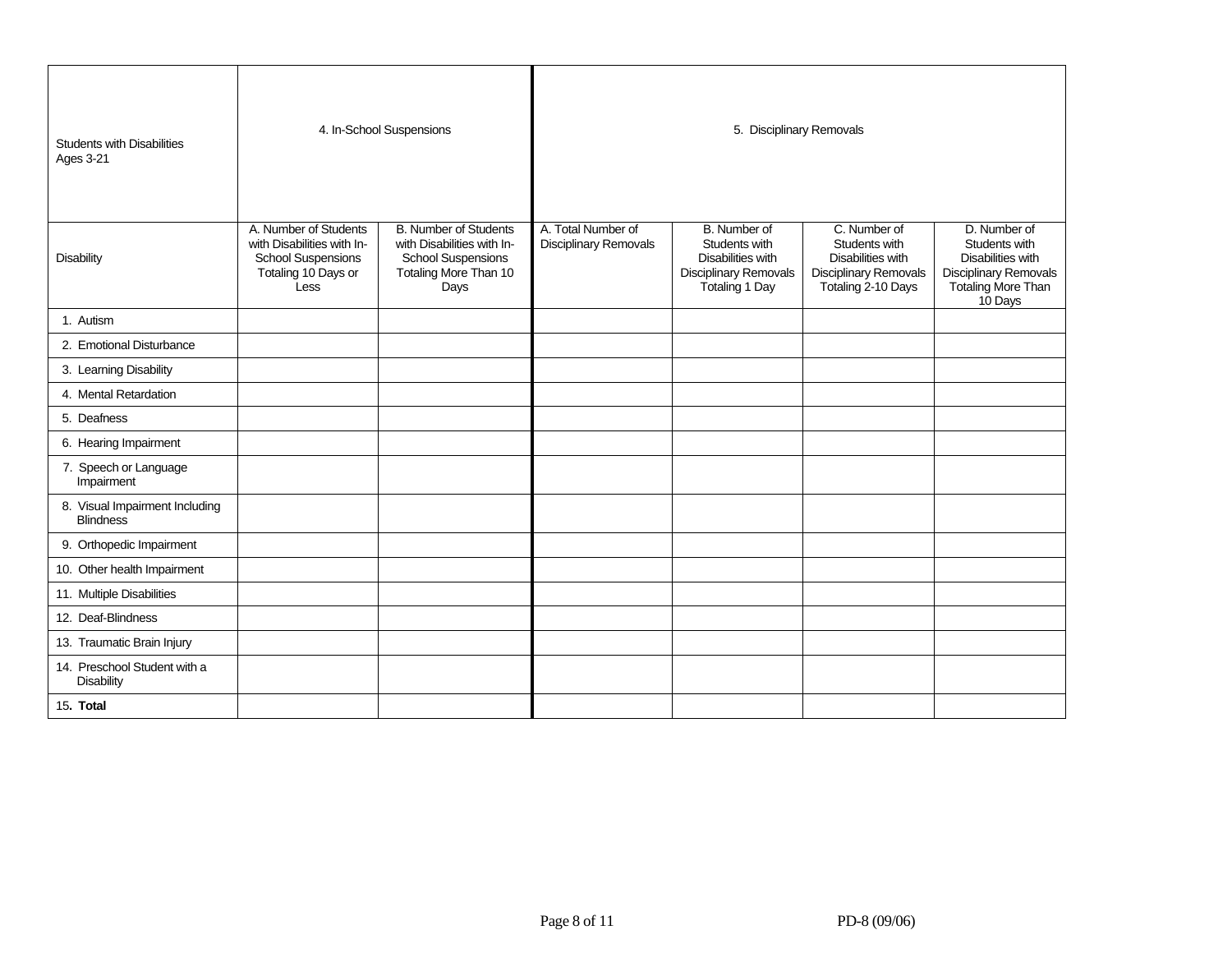#### **TABLE 2 – REPORT OF STUDENTS WITH DISABILITIES, AGES 3-21, REMOVED TO AN INTERIM ALTERNATIVE EDUCATION SETTING (IAES), OR SUSPENDED OR EXPELLED, OUT-OF-SCHOOL OR IN-SCHOOL, DURING 2006-2007 SCHOOL YEAR, BY RACE/ETHNICITY, BY GENDER and BY LEP STATUS**

**Please review definitions and instructions beginning on page 3 before completing this Table.** 

| <b>Students with Disabilities</b><br><b>Ages 3-21</b>                            |                                                                                        | 1. Unilateral Removals to an IAES by School Personnel                     |                                                                      |                                                                                       | 2. Number of<br><b>Students Removed</b><br>to IAES Based on<br>an Impartial<br><b>Hearing Officer</b><br>Determination<br>Regarding Likely<br>Injury | 3. Out-of-School Suspensions or Expulsions                                                                          |                                                                                                                              |
|----------------------------------------------------------------------------------|----------------------------------------------------------------------------------------|---------------------------------------------------------------------------|----------------------------------------------------------------------|---------------------------------------------------------------------------------------|------------------------------------------------------------------------------------------------------------------------------------------------------|---------------------------------------------------------------------------------------------------------------------|------------------------------------------------------------------------------------------------------------------------------|
| Race/Ethnicity, Gender and<br>Limited English Proficiency (LEP)<br><b>Status</b> | A. Unduplicated<br><b>Count of Students</b><br>Reported in<br>Columns 1B, 1C<br>and 1D | B. Number of<br><b>Times Students</b><br>were Removed for<br><b>Drugs</b> | C. Number of<br><b>Times Students</b><br>were Removed<br>for Weapons | D. Number of<br><b>Times Students</b><br>were Removed<br>for Serious Bodily<br>Injury | Unduplicated<br><b>Count of Students</b>                                                                                                             | A. Number of Students with<br>Disabilities with Out-of-School<br>Suspensions/Expulsions Totaling<br>10 Days or Less | <b>B.</b> Number of Students with<br>Disabilities with Out-of-School<br>Suspensions/Expulsions<br>Totaling More Than 10 Days |
| 1. American Indian/Alaska<br>Native                                              |                                                                                        |                                                                           |                                                                      |                                                                                       |                                                                                                                                                      |                                                                                                                     |                                                                                                                              |
| 2. Asian or Pacific Islander                                                     |                                                                                        |                                                                           |                                                                      |                                                                                       |                                                                                                                                                      |                                                                                                                     |                                                                                                                              |
| 3. Black or African American<br>(not of Hispanic Origin)                         |                                                                                        |                                                                           |                                                                      |                                                                                       |                                                                                                                                                      |                                                                                                                     |                                                                                                                              |
| 4. Hispanic or Latino                                                            |                                                                                        |                                                                           |                                                                      |                                                                                       |                                                                                                                                                      |                                                                                                                     |                                                                                                                              |
| 5. White (not of Hispanic Origin)                                                |                                                                                        |                                                                           |                                                                      |                                                                                       |                                                                                                                                                      |                                                                                                                     |                                                                                                                              |
| 6. Multi-Racial (not of Hispanic<br>Origin)                                      |                                                                                        |                                                                           |                                                                      |                                                                                       |                                                                                                                                                      |                                                                                                                     |                                                                                                                              |
| 7. Total by Race/Ethnicity <sup>1</sup>                                          |                                                                                        |                                                                           |                                                                      |                                                                                       |                                                                                                                                                      |                                                                                                                     |                                                                                                                              |
| 8. Male                                                                          |                                                                                        |                                                                           |                                                                      |                                                                                       |                                                                                                                                                      |                                                                                                                     |                                                                                                                              |
| 9. Female                                                                        |                                                                                        |                                                                           |                                                                      |                                                                                       |                                                                                                                                                      |                                                                                                                     |                                                                                                                              |
| 10. Total by Gender <sup>2</sup>                                                 |                                                                                        |                                                                           |                                                                      |                                                                                       |                                                                                                                                                      |                                                                                                                     |                                                                                                                              |
| 11. Limited English Proficient                                                   |                                                                                        |                                                                           |                                                                      |                                                                                       |                                                                                                                                                      |                                                                                                                     |                                                                                                                              |
| 12. Not Limited English Proficient                                               |                                                                                        |                                                                           |                                                                      |                                                                                       |                                                                                                                                                      |                                                                                                                     |                                                                                                                              |
| 13. Total by LEP Status <sup>3</sup>                                             |                                                                                        |                                                                           |                                                                      |                                                                                       |                                                                                                                                                      |                                                                                                                     |                                                                                                                              |

<sup>1</sup>The number of students reported in each Column on Line 7 (total by race/ethnicity) in Table 2 should be equal to the number reported in each corresponding Column on Line 15 in Table 1 (by disability).<br><sup>2</sup>The number of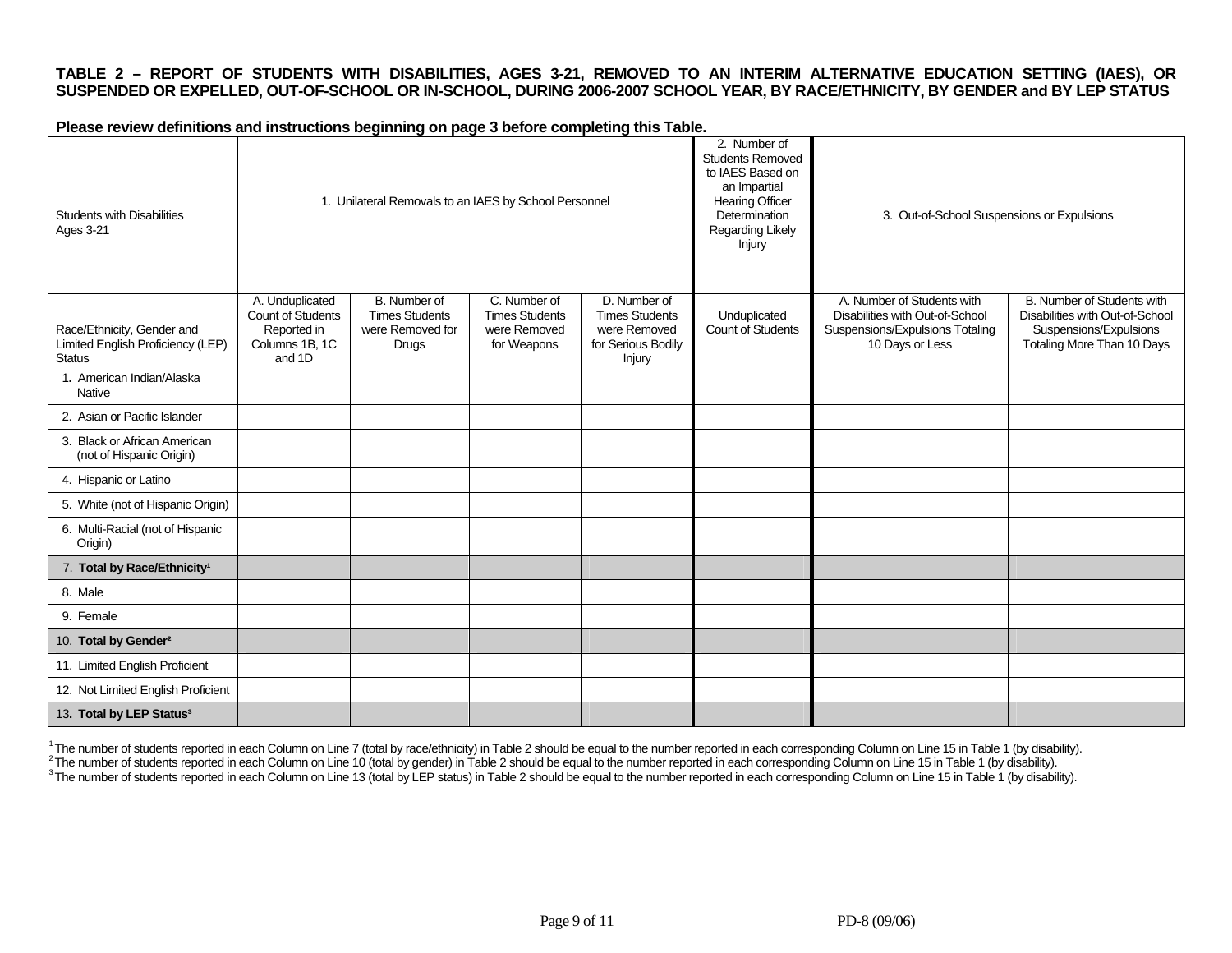| <b>Students with Disabilities</b><br><b>Ages 3-21</b>                            |                                                                                                                 | 4. In-School Suspensions                                                                                                 | 5. Disciplinary Removals                                     |                                                                                                             |                                                                                                   |                                                                                                                            |  |  |
|----------------------------------------------------------------------------------|-----------------------------------------------------------------------------------------------------------------|--------------------------------------------------------------------------------------------------------------------------|--------------------------------------------------------------|-------------------------------------------------------------------------------------------------------------|---------------------------------------------------------------------------------------------------|----------------------------------------------------------------------------------------------------------------------------|--|--|
| Race/Ethnicity, Gender and<br>Limited English Proficiency (LEP)<br><b>Status</b> | A. Number of Students<br>with Disabilities with In-<br><b>School Suspensions</b><br>Totaling 10 Days or<br>Less | <b>B. Number of Students</b><br>with Disabilities with In-<br><b>School Suspensions</b><br>Totaling More Than 10<br>Days | A. Total Number of<br><b>Disciplinary</b><br><b>Removals</b> | B. Number of<br>Students with<br>Disabilities with<br><b>Disciplinary Removals</b><br><b>Totaling 1 Day</b> | C. Number of<br>Students with<br>Disabilities with<br>Disciplinary Removals<br>Totaling 2-10 Days | D. Number of<br>Students with<br>Disabilities with<br><b>Disciplinary Removals</b><br><b>Totaling More Than</b><br>10 Days |  |  |
| 1. American Indian/Alaska<br><b>Native</b>                                       |                                                                                                                 |                                                                                                                          |                                                              |                                                                                                             |                                                                                                   |                                                                                                                            |  |  |
| 2. Asian or Pacific Islander                                                     |                                                                                                                 |                                                                                                                          |                                                              |                                                                                                             |                                                                                                   |                                                                                                                            |  |  |
| 3. Black or African American<br>(not of Hispanic Origin)                         |                                                                                                                 |                                                                                                                          |                                                              |                                                                                                             |                                                                                                   |                                                                                                                            |  |  |
| 4. Hispanic or Latino                                                            |                                                                                                                 |                                                                                                                          |                                                              |                                                                                                             |                                                                                                   |                                                                                                                            |  |  |
| 5. White (not of Hispanic Origin)                                                |                                                                                                                 |                                                                                                                          |                                                              |                                                                                                             |                                                                                                   |                                                                                                                            |  |  |
| 6. Multi-Racial (not of Hispanic<br>Origin)                                      |                                                                                                                 |                                                                                                                          |                                                              |                                                                                                             |                                                                                                   |                                                                                                                            |  |  |
| 7. Total by Race/Ethnicity <sup>1</sup>                                          |                                                                                                                 |                                                                                                                          |                                                              |                                                                                                             |                                                                                                   |                                                                                                                            |  |  |
| 8. Male                                                                          |                                                                                                                 |                                                                                                                          |                                                              |                                                                                                             |                                                                                                   |                                                                                                                            |  |  |
| 9. Female                                                                        |                                                                                                                 |                                                                                                                          |                                                              |                                                                                                             |                                                                                                   |                                                                                                                            |  |  |
| 10. Total by Gender <sup>2</sup>                                                 |                                                                                                                 |                                                                                                                          |                                                              |                                                                                                             |                                                                                                   |                                                                                                                            |  |  |
| 11. Limited English Proficient                                                   |                                                                                                                 |                                                                                                                          |                                                              |                                                                                                             |                                                                                                   |                                                                                                                            |  |  |
| 12. Not Limited English Proficient                                               |                                                                                                                 |                                                                                                                          |                                                              |                                                                                                             |                                                                                                   |                                                                                                                            |  |  |
| 13. Total by LEP Status <sup>3</sup>                                             |                                                                                                                 |                                                                                                                          |                                                              |                                                                                                             |                                                                                                   |                                                                                                                            |  |  |

<sup>1</sup>The number of students reported in each Column on Line 7 (total by race/ethnicity) in Table 2 should be equal to the number reported in each corresponding Column on Line 15 in Table 1 (by disability).<br><sup>2</sup>The number of